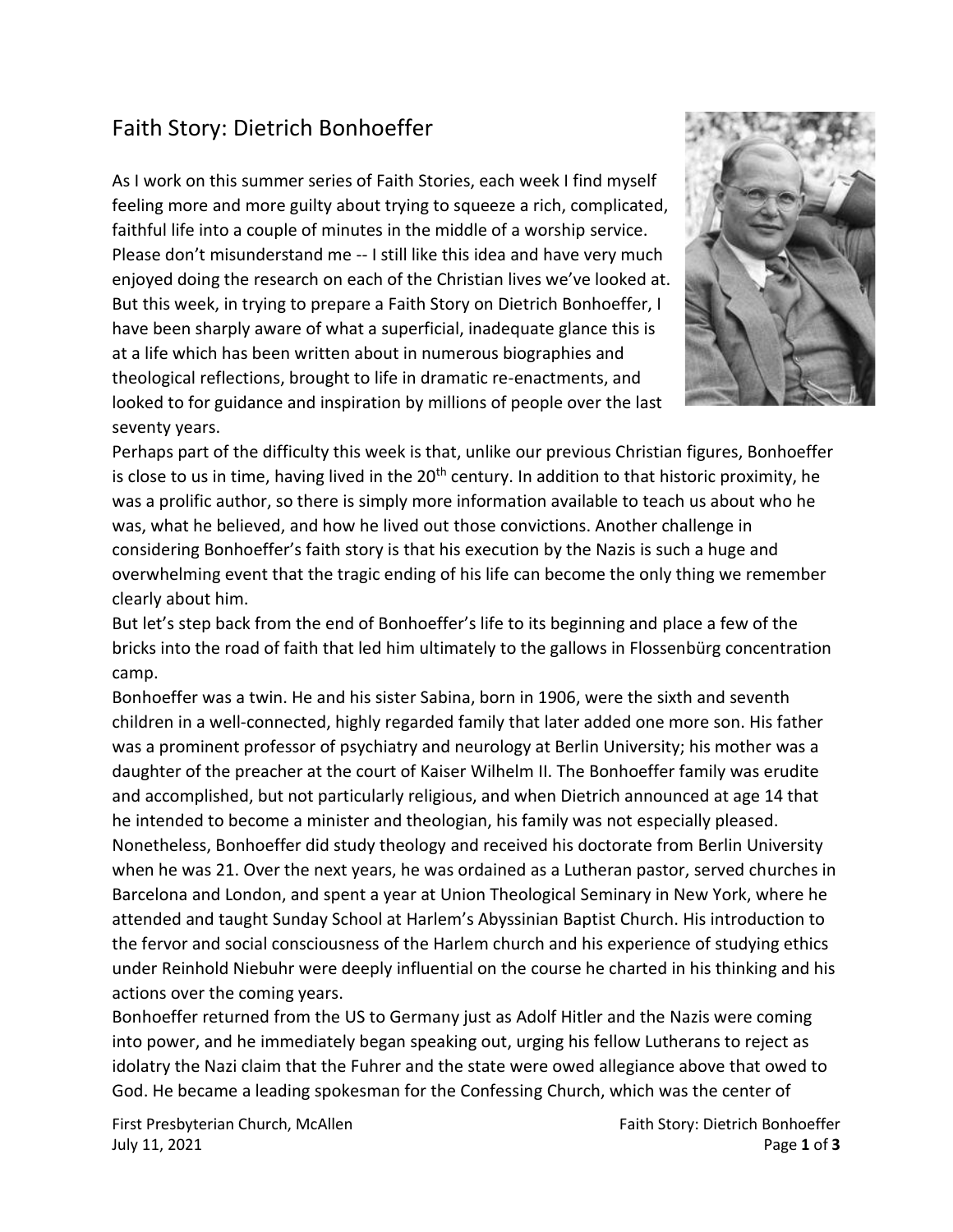German Protestant resistance to the Nazi regime and produced the Declaration of Barmen, which is included in our Book of Confessions.

Between 1935 and 1940, Bonhoeffer was involved with a Confessing Church seminary at Finkenwald, which continued in disguised form after the political authorities prohibited virtually all the activities of the Confessing Church and officially closed all its seminaries in 1937. There was a point in 1939 when Bonhoeffer considered removing himself from the national crisis in Germany and taking refuge in the US, but after only two weeks in New York, he returned to Germany on one of the last civilian ships to make the journey across the Atlantic, writing to Reinhold Niebuhr that "I will have no right to participate in the reconstruction of Christian life in Germany after the war if I do not share the trials of this time with my people."

Bonhoeffer realized that, though he respected pacifism and non-violence and would choose them if he could, the actions and intentions of Hitler and the Nazis had to be resisted. His theology and his ethics led him to the conviction that, as he put it: "We are not to simply bandage the wounds of victims beneath the wheels of injustice, we are to drive a spoke into the wheel itself." Bonhoeffer signed up with the German secret service and worked as a double agent. While traveling to church conferences around Europe, his assignment was to collect information about the places he visited; instead he worked to help Jews escape and he sought Allied support for the German resistance.

In 1943, after the discovery of evidence that linked him to a plot to overthrow the government and assassinate Hitler, Bonhoeffer was arrested, imprisoned, and sentenced to execution. He spent two years in prison, corresponding with family and friends, pastoring fellow prisoners, and reflecting on the meaning of "Jesus Christ for today". He continued to develop his theology during this time and his prison writings of both prose and poetry remain deeply important to the Christian church.

On April 9, 1945, one month before Germany surrendered, Dietrich Bonhoeffer was hanged at Flossenbürg extermination camp.

I am not able, in three or four short sentences, to explain or even outline Bonhoeffer's theology, which people have rightly spent careers studying. I will say that his is a deeply Christological theology, focused on how following Christ leads us to actions which serve our neighbor. Bonhoeffer's understanding of Christianity finds great, perhaps paramount, significance in the Incarnation, the act of God becoming human to dwell among humans in order that humanity and creation might be saved. God thereby entered into humanity's *suffering* and we most truly express our faith and our obedience by participating in the sufferings of God in the secular life of the world, not for the sake of suffering itself, but for the sake of solidarity with and justice for the poor, afflicted, and oppressed.

One of Bonhoeffer's best-known books is *Life Together*, written as both chronical of and reflection on his experience at the seminary in Finkenwald. In the first chapter, he writes: *Christian community means community through Jesus Christ and in Jesus Christ. There is no Christian community that is more than this, and none that is less than this. … [This] means, first, that a Christian needs others for the sake of Jesus Christ. It means, second, that a Christian*